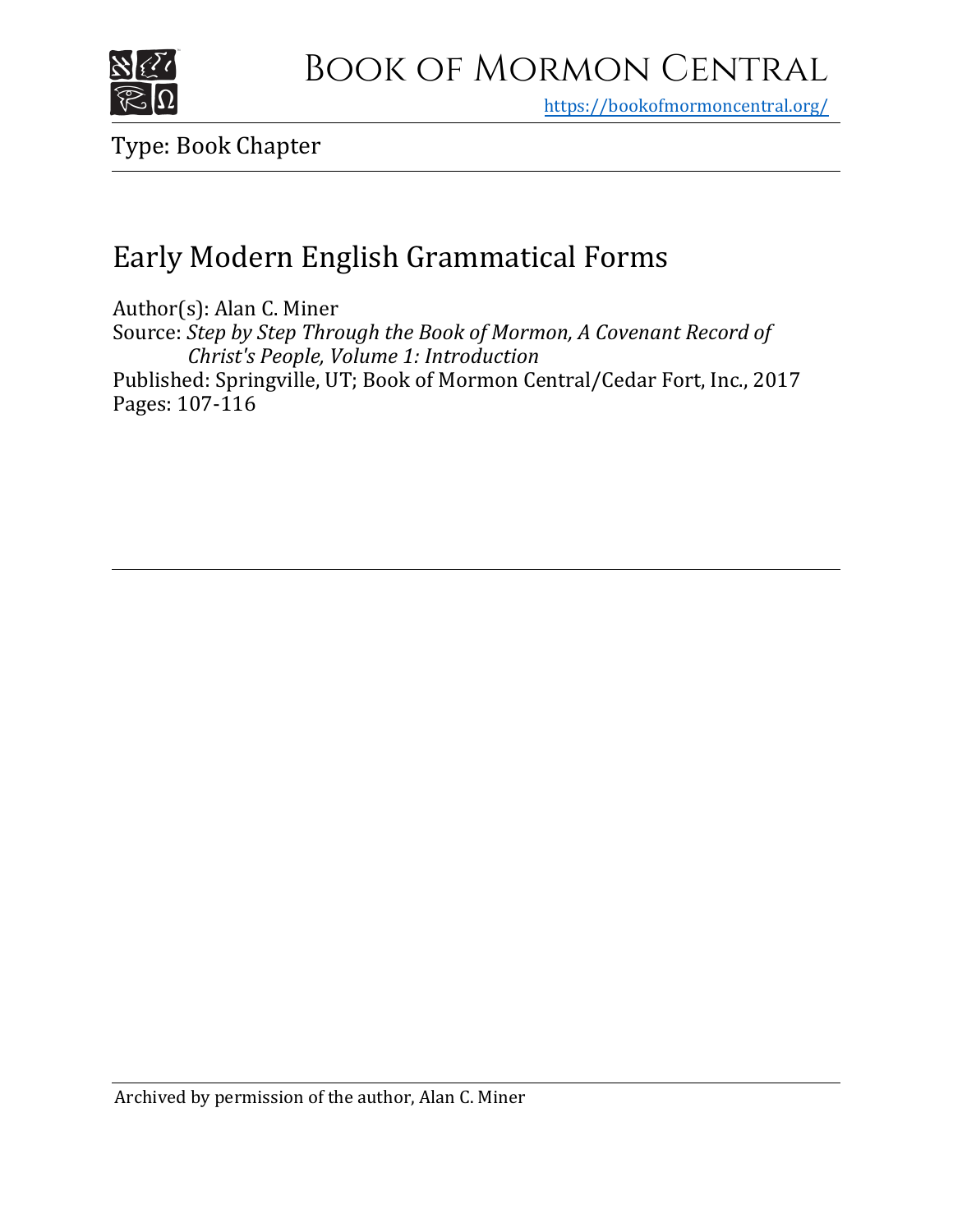# **2C. Early Modern English Grammatical Forms**

In analyzing the earliest test of the Book of Mormon, Royal Skousen and Stan Carmack have developed a hypothesis that "the linguistic fingerprint of the Book of Mormon, in hundreds of different ways, is Early Modern English." ("Joseph Smith Read the Words," *Interpreter* 18 (2016:41-64). As to whether that hypothesis will become theory is a matter of debate. In other words, according to the 2010 *Random House Kernerman Webster's College Dictionary:*

A hypothesis is a conjecture put forth as a possible explanation of phenomena or relations, which serves as a basis of argument or experimentation to reach the truth . . . . A theory in technical use is a more or less verified or established explanation accounting for known facts or phenomena.

However, I must add that I consider Royal Skousen and Stanford Carmack to be the most preeminent linguistic scholars regarding the text of the Book of Mormon. But before I continue with their ideas, let me answer the question: What is Early Modern English?

In a September 12, 2014 blog, Kirk Magleby wrote: "Scholars of English demarcate eras in the evolution of the language." He then lists the following eras:

A.D. 450 was the beginning of Old English which continued until A.D. 1100 - 1170.

A.D. 1100 - 1170 was the beginning of Middle English which continued until A.D. 1300.

A.D. 1300 was the beginning of Late Middle English which continued until A.D. 1470 - 1500.

A.D. 1470 - 1500 was the beginning of Early Modern English which continued until A.D. 1670 - 1700. (Some even put the end of Early Modern English as late as A.D. 1800.

A.D. 1670 - 1700 was the beginning of Modern English aka Late Modern English which has become Earth's lingua franca.

(Source: Kirk Magleby, "Early Modern English," [http://bookofmormonresources.blogspot.com\)](http://bookofmormonresources.blogspot.com/)

In Part 1 of the 3-part Volume 3 of *The History of the Text of the Book of Mormon: Grammatical Variation* (2016), Royal Skousen writes [p. 3]:

The Book of Mormon, when it was first published in 1830 (Palmyra, New York), was immediately recognized as written in a biblical style but also filled with numerous instances of nonstandard English. As might be expected, that earlier text has undergone grammatical editing over the years, especially by Joseph Smith when he prepared the book for its second edition in 1837 (Kirtland, Ohio), along with additional editing by him for the third edition published in 1840 (Cincinnati, Ohio/Nauvoo, Illinois). Virtually all subsequent editions have continued the editing.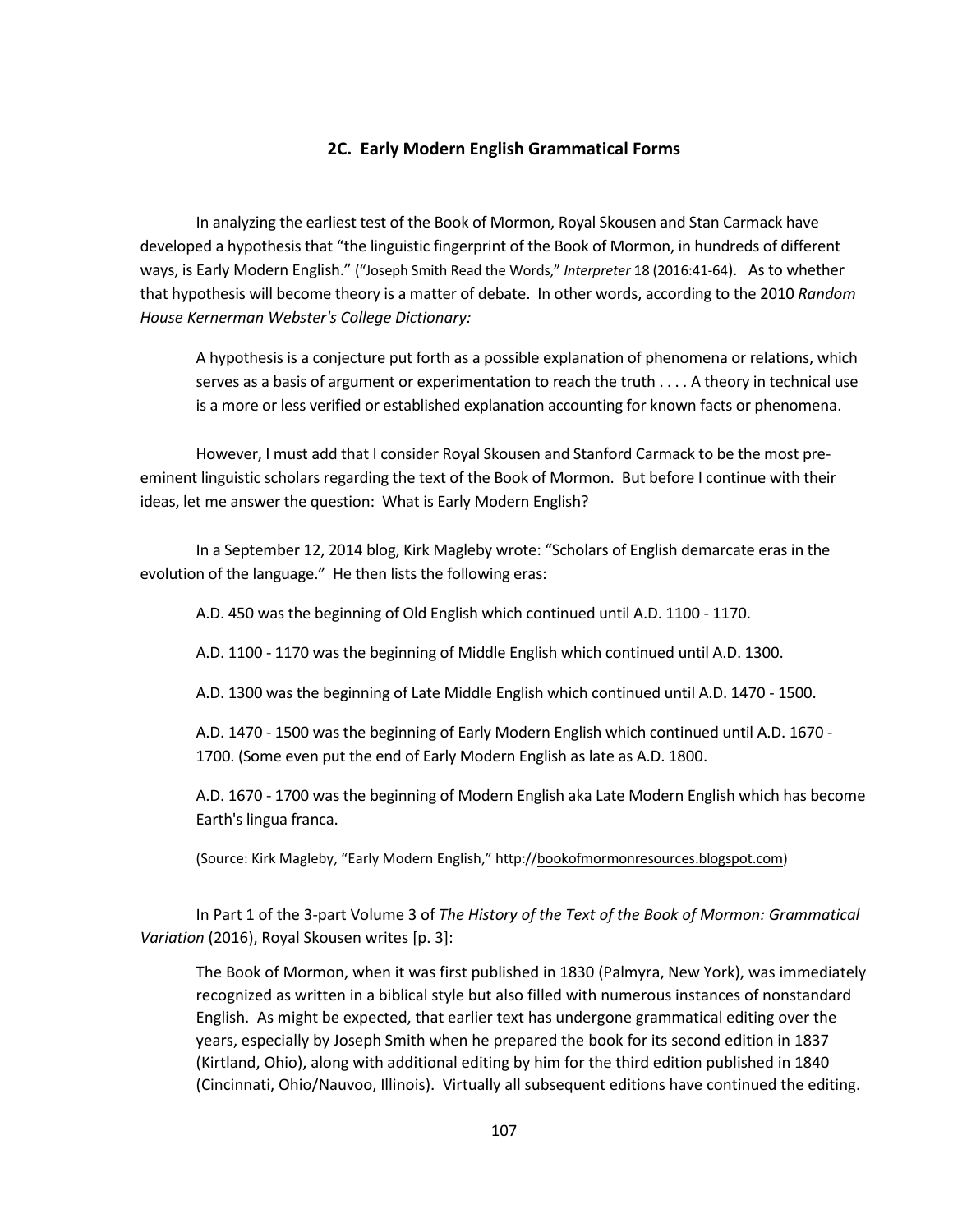# *(Early Modern English)*

On page 13 Skousen continues:

In quite a few cases, the Book of Mormon usage is restricted to Early Modern English and died out by the 1700s. One surprising finding is that nearly all the Book of Mormon usages that many have thought to be simply Joseph Smith's Upstate New York dialect have actually been identified as Early Modern English. In other words, the original Book of Mormon text is archaic English (dating from Early Modern English) rather than Joseph Smith's dialectal English.

Stanford Carmack writes that much of what we know concerning Early Modern English comes from the KJV Bible. Yet there are multiple Early Modern English grammatical forms in the Book of Mormon that are not found in the Bible, or their usage percentage in the Book of Mormon is not equivalent with that found in KJV Bible text. These grammatical forms in the Book of Mormon have been previously treated as poor English, and edited to a more "acceptable" grammatical form, even by Joseph Smith. However, these phrases, once scorned by critics, now become support for two very important ideas. That

(1) the KJV Bible is a very important companion to the Book of Mormon in phrasing; yet

(2) the Book of Mormon does not represent a plagiarism of the KJV.

Carmack writes:

I would assert that it is no longer possible to argue that the earliest text of the Book of Mormon is defective and substandard in its grammar. . . . [Moreover] Even if the composition of the book had been consciously manipulated by [Joseph] Smith and his associates in order to create a structurally and lexically plausible work of scripture based on the Bible they knew; the evidence is abundantly clear that the language is broader in scope and in many cases deeper in time than what might possibly have been derived from the KJV.

(Source: Stanford Carmack, "A Look at Some 'Nonstandard' Book of Mormon Grammar." *Interpreter: A Journal of Mormon Scripture* 11 (2014): 209-262, pp. 258-259)

Although Stanford Carmack and Royal Skousen have published a number of articles (see the list of "Sources" in this Introduction), their work on Early Modern English as it relates to the Book of Mormon is ongoing. Thus I have set aside this special section of my Introduction. My purpose is neither to prove or disprove their hypothesis, as I do not lay claim to any formal training in languages, especially Early Modern English. Rather my intention is to provide a limited perspective of their proposed "discoveries" as they relate to my structured parallelistic text, in the hope that further insight can be achieved and catalogued.

To begin with, and for the benefit of the reader, what follows in this section is mainly derived from Carmack's article, "A Look at Some 'Nonstandard' Book of Mormon Grammar."

*[Note: As of this date, part 3 of Volume 3 of The History of the Text of the Book of Mormon: Grammatical Variation, which treats the Early Modern English in the text of the Book of Mormon, has not been published.]*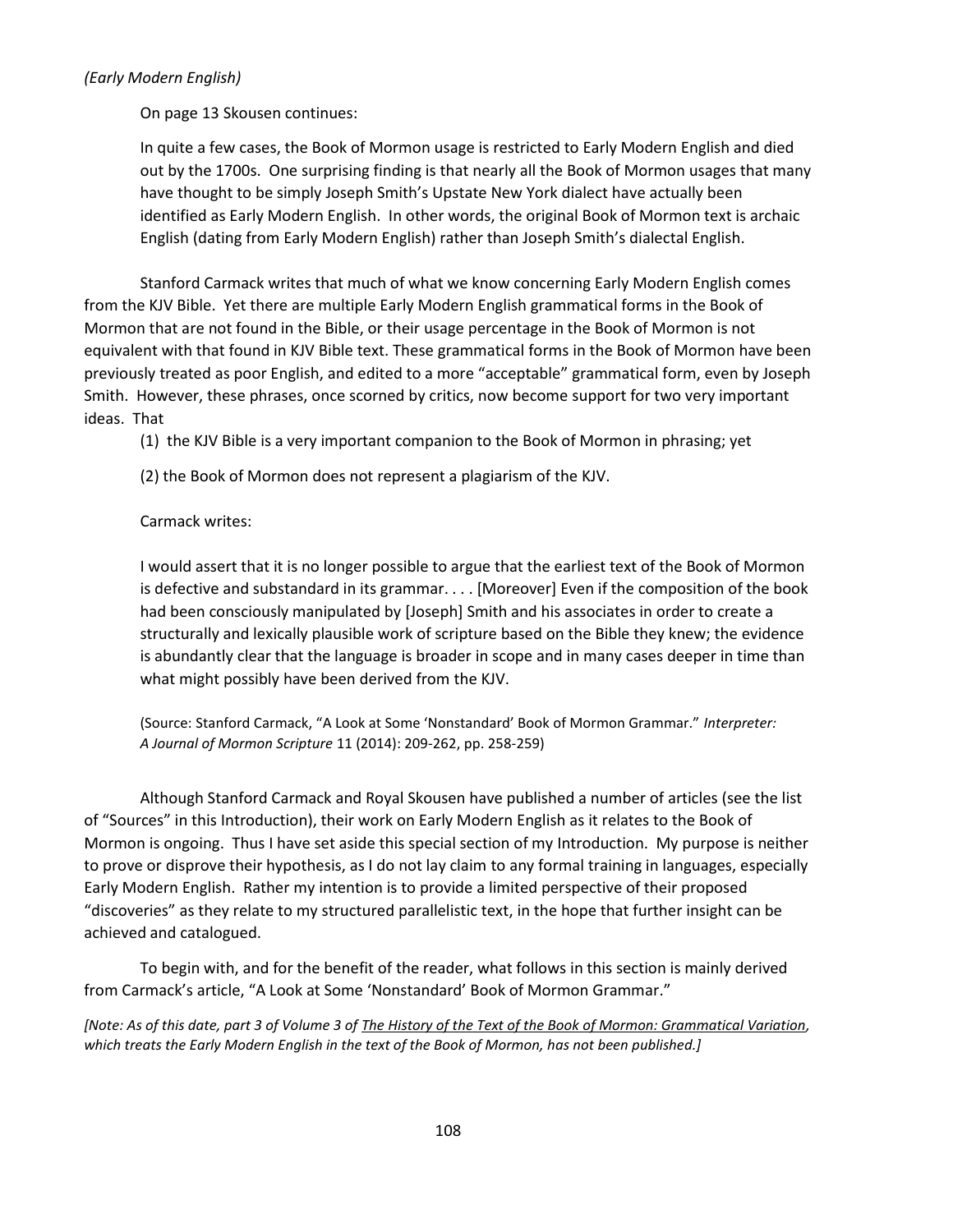I will first list some of the topics he covers, and then give more detail.

- (1) **The phrase "they was"**
- (2) **The phrase "them days"**
- (3) "**Smitten" / "Smote"**
- (4) **Plural noun / Singular verb**
- (5) **Singular noun / Plural verb**
- (6) **The phrase "faith on the Lord** [**Jesus Christ**]
- (7) **The phrase "it supposeth me"**
- (8) **The past participle "arriven"**
- (9) **The phrase "the more part of"**
- (10) **The use of the phrase "beseech of you/thee"**
- (11) **The phrase "much + plurals"**
- (12) **The use of the phrase "did go"**
- (13) **Miscellaneous examples**

As I have previously mentioned in Part 1 of this Introduction (Method #13), as I list the textual examples from the categories listed above in which there has been a change from Early Modern English to Modern English, I will sometimes color the modern grammar in pink, then a slash, and then the change in pink that has been made to the text. Then at the right margin I will insert a pink {AG} Other times I will color the present text in pink and insert at the right margin the original grammatical form in pink in brackets, followed by a pink {AG}. I will also alert the reader to the fact that there are some instances in which the archaic grammar is still present in the text. In those cases, I will just color the text in pink and place the customary {AG} ("Archaic Grammar") at the right margin. Sometimes I will note when the archaic grammar was deleted, which in most instances was during the extensive editing of 1837. [deleted in 1837]

|   | Examples:       | (For 1 Nephi 4:4)                                         |                   |        |
|---|-----------------|-----------------------------------------------------------|-------------------|--------|
|   | [Original text] | 1 Nephi 4:4: they was yet wroth                           |                   |        |
|   | [Present text]  | 1 Nephi 4:4 they were yet wroth                           |                   |        |
|   | Example #1:     | Now when I had spoken these words they was/were yet wroth |                   | ${AG}$ |
|   | Example #2:     | Now when I had spoken these words they were yet wroth     | ["they was"] {AG} |        |
|   | Example #3:     | 1 Nephi 16:1                                              |                   |        |
| 1 |                 | Thou hast declared unto us HARD things                    |                   |        |
|   |                 | more than that which we<br>[thy brethren]                 | [deleted in 1837] | ${AG}$ |
|   |                 | are able to bear                                          |                   |        |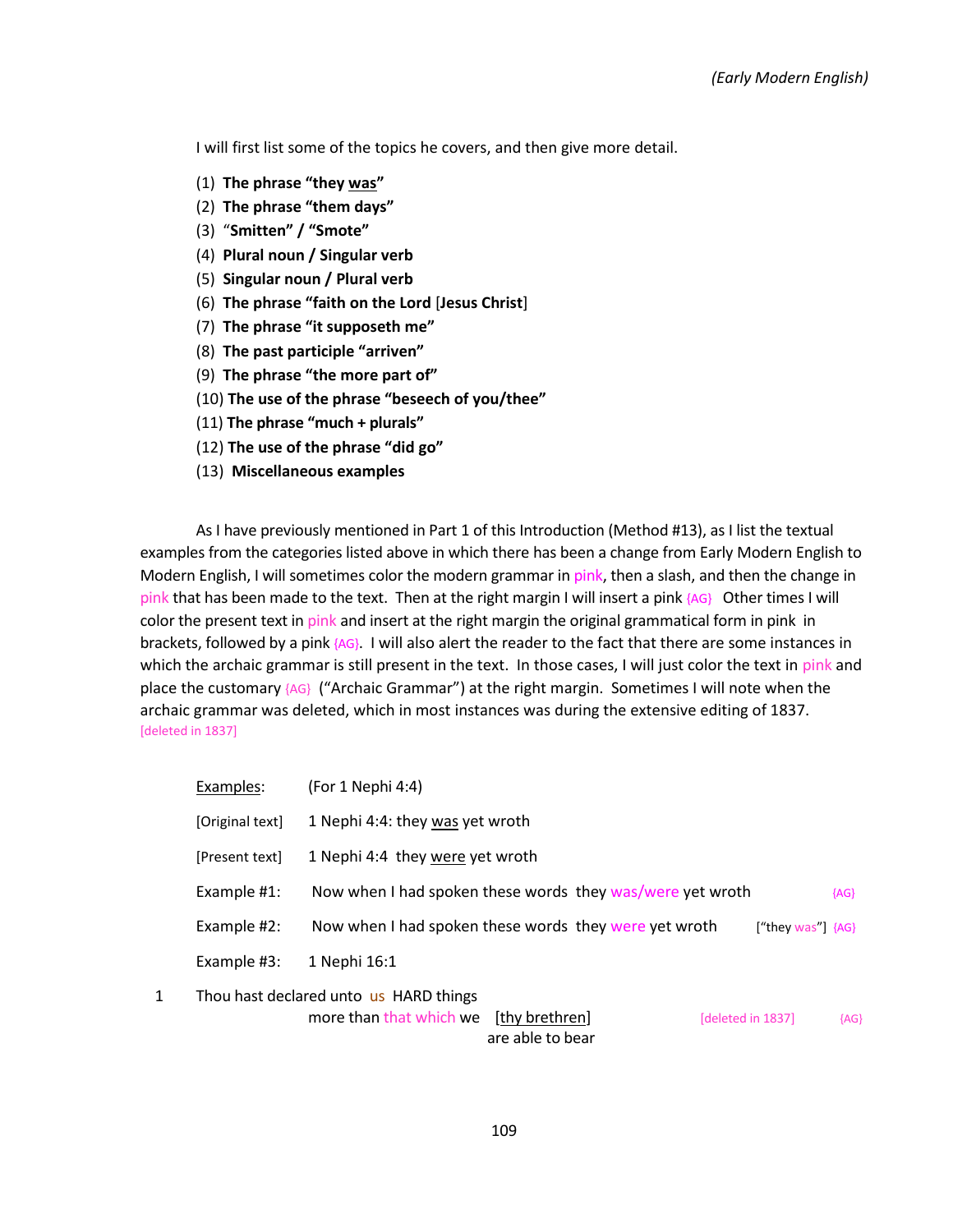(1) **The phrase "they was":**

According to Stanford Carmack, the phrase "they was" is uncommon in the Book of Mormon. It occurs five times, while "they were" occurs 628 times. Yet it is well attested in Early Modern English where plural pronouns we, ye, you, and they were used with the singular "was."

| Example #1: 1 Nephi 4:4<br>they were yet wroth | ["they was"] | ${AG}$ |
|------------------------------------------------|--------------|--------|
| Example #2: 1 Nephi 17:6                       |              |        |
| were exceedingly rejoiced<br>we                | ["we was"]   | ${AG}$ |

Note: In the original text, the phrase "we was" occurs once (1 Nephi 17:6), but "we were" occurs 35 times.

In the original text, the phrase "there was" followed by a plural noun occurs 30 times in the Book of Mormon, compared to 120 instances of the phrase "there were."

Example # 3: 1 Nephi 18:25

there were beasts in the forests of every kind ["there was"] {AG}

Originally, the Book of Mormon contained a construction "there were no" followed by a singular noun (see 3 Nephi 4:4; 3 Nephi 11:3; Mormon 1:12). All of these have since been standardized. According to Carmack, the KJV doesn't have any such examples of this construction.

(Source: Stanford Carmack, "A Look at Some 'Nonstandard' Book of Mormon Grammar." *Interpreter: A Journal of Mormon Scripture* 11 (2014): 209-262, pp. 217, 221-225)

# (2) **The phrase "them days"**:

According to Stanford Carmack, we see the phrase "them days" twice in the original text of the Book of Mormon. While not normal Early Modern English, it is not abnormal either.

Example: 1 Nephi 1:20 is similar

20 . . . the **tender mercies** of **the Lord** is / are over ALL them / those [*P*, 1830 / 1837] {AG} whom **He** [**the Lord**] hath **chosen**

Other Similar Examples: 1 Nephi 22:20; 22:23

(Source: Stanford Carmack, "A Look at Some 'Nonstandard' Book of Mormon Grammar." *Interpreter: A Journal of Mormon Scripture* 11 (2014): 209-262, p. 217)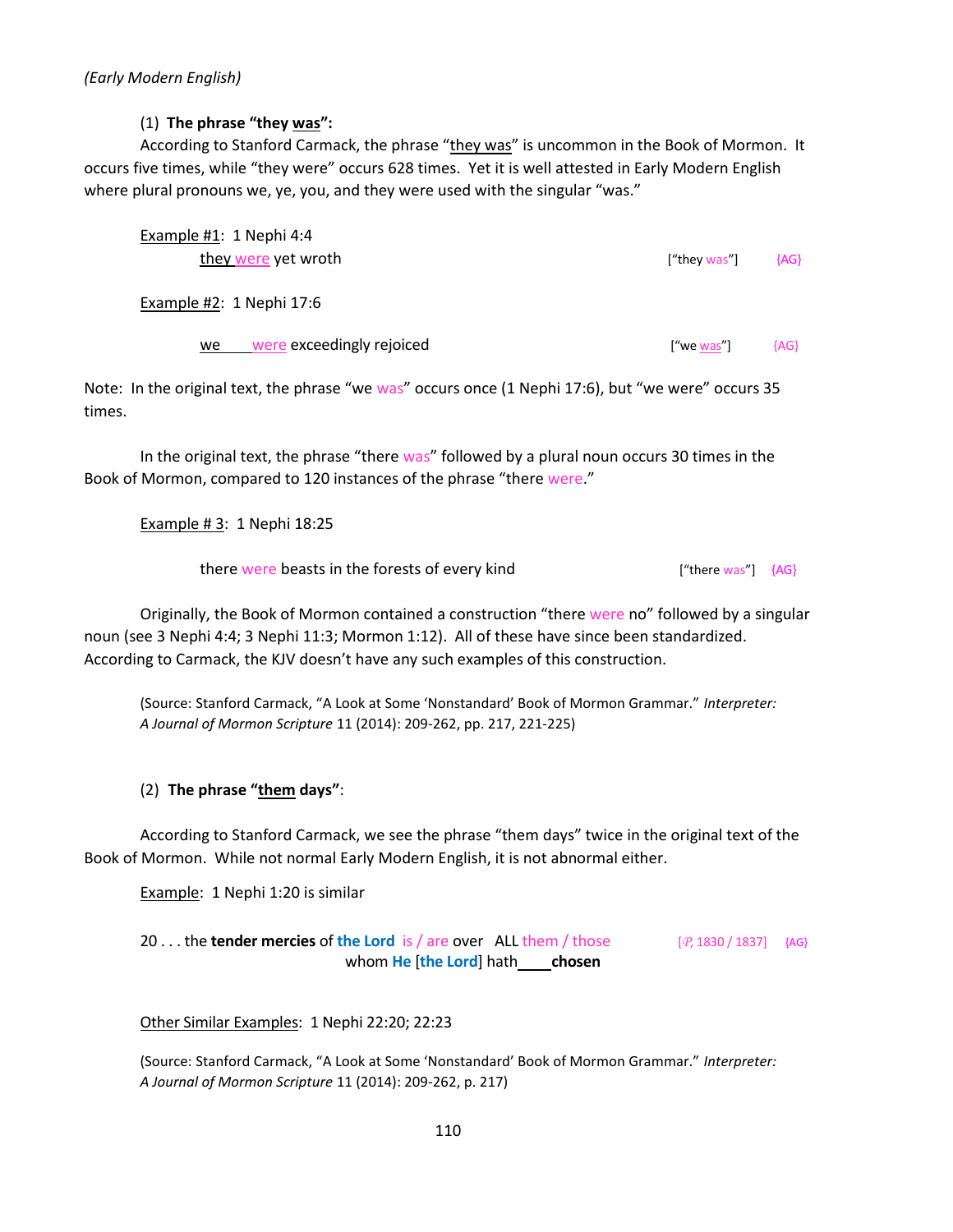(3) "**Smitten" / "Smote"**:

According to Stanford Carmack, the past-participial *smitten* is used 42 times in the Book of Mormon. In the original text, the past-participial form "had smote" is used 6 times.

Example: 1 Nephi 4:19 And after I had smitten off his head *["had smote"]* {AG}

Interestingly, the Oxford English Dictionary (OED) informs us that "smote" functioned as a past participle for centuries in English, beginning in the  $16<sup>th</sup>$  century.

(Source: Stanford Carmack, "A Look at Some 'Nonstandard' Book of Mormon Grammar." *Interpreter: A Journal of Mormon Scripture* 11 (2014): 209-262, p. 219)

## (4) **Plural noun / Singular verb**:

According to Stanford Carmack, in modern-day noun phrases, we correlate a plural noun with a singular verb. In Early Modern English, this is not always the case:

Examples: (What follows is from the original text):

1 Nephi 2:5 he traveled in the wilderness, in the borders which was nearer the Red Sea

1 Nephi 5:11 Adam and Eve which was our first parents

1 Nephi 10:16; 13:17; 16:30; 17:2; 17:30; 18:15; 18:24; 1825

Third-person plural subjects used with archaic third-person singular inflection:

Example: Preface of First Nephi (archaic forms still present in the 1920 edition)

| Nephi & his brethren | returneth  |
|----------------------|------------|
|                      | rebelleth  |
|                      | dieth      |
|                      | yieldeth   |
|                      | sleepeth   |
| <b>Flames</b>        | ascendeth  |
| Hearts               | delighteth |
| Gentiles             | knoweth    |
| Men                  | hath       |
| Many                 | hath       |
|                      |            |

(Sources: Stanford Carmack, "A Look at Some 'Nonstandard' Book of Mormon Grammar." *Interpreter: A Journal of Mormon Scripture* 11 (2014): 209-262, pp. 217, 234. *Book of Mormon Critical Text*, Vol. I, FARMS, 1986.)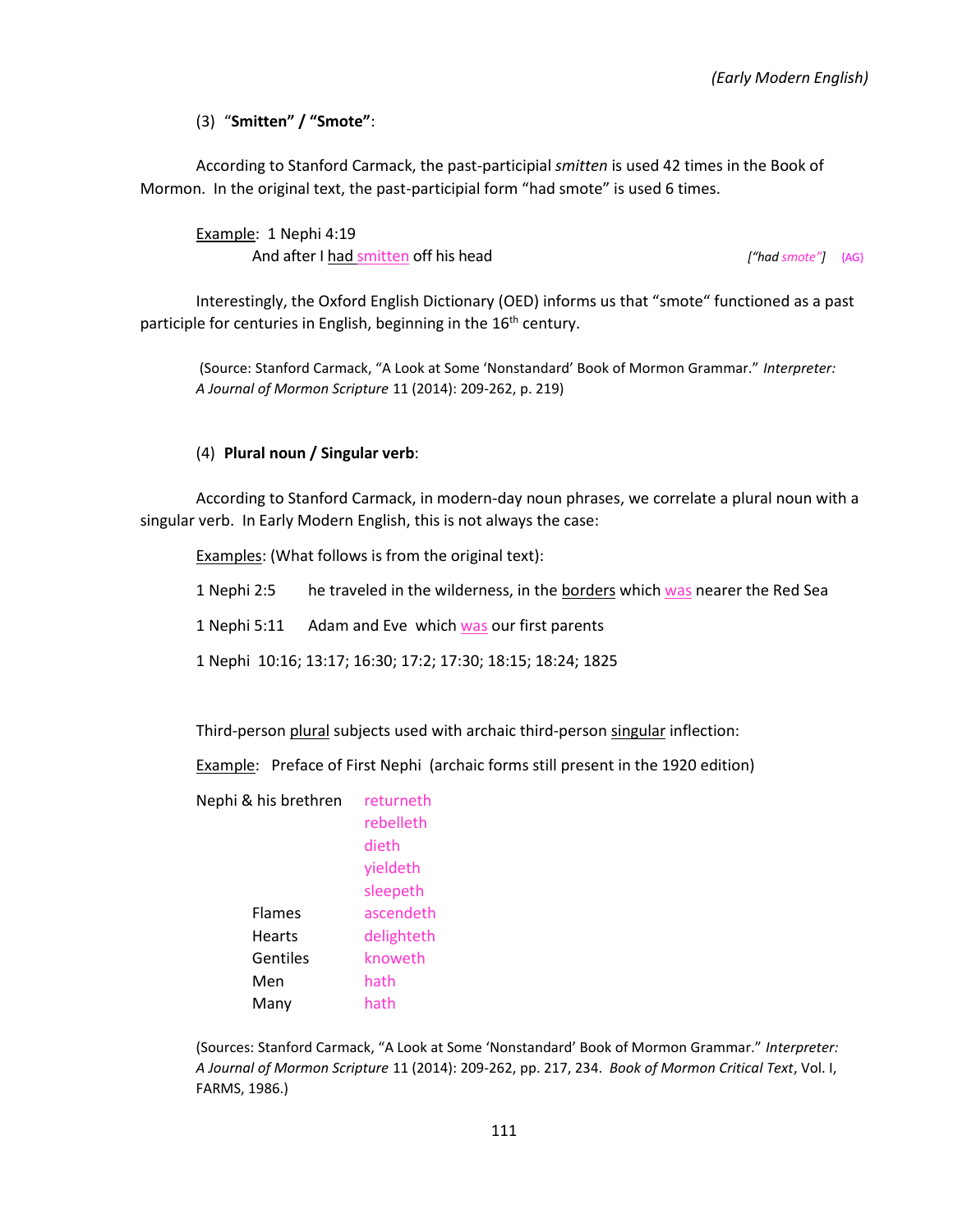*(Early Modern English)*

## (5) **Singular noun / Plural verb**:

According to Stanford Carmack, the original text of the Book of Mormon not only contains examples of a singular noun used with a plural verb, but some of those examples have never been changed.

Example #1: 1 Nephi 14:23 thou beheld (this example has never been changed)  ${A}G$ 

Example #2: 1 Nephi 14:8 Remember thou the covenants of the Father

[originally: "Rememberest thou"] {AG}

(Source: Stanford Carmack, "A Look at Some 'Nonstandard' Book of Mormon Grammar." *Interpreter: A Journal of Mormon Scripture* 11 (2014): 209-262, pp. 230-231)

## (6) **The phrase "faith on the Lord** [**Jesus Christ**]:

Although the Book of Mormon parallels the Bible in using phrases such as "faith in God," faith in the Lord," and faith in him," according to Carmack, ONLY the Book of Mormon uses phrases like "faith on the Lord," or "faith on the name of the Lord."

**Example:** 1 Nephi 10:17: he received by faith on the Son of God  $[AG]$ 

(Source: Stanford Carmack, "A Look at Some 'Nonstandard' Book of Mormon Grammar." *Interpreter: A Journal of Mormon Scripture* 11 (2014): 209-262, pp. 235-236)

# (6) **The phrase "it supposeth me"**:

According to Stanford Carmack, phrases like "it supposeth me," "it sorrowth me," and "it whispereth me" are found in the Book of Mormon, but not in the KJV Bible.

Examples: There are NO examples in 1 Nephi Examples: it supposeth me: Jacob 2:8, Words of Mormon 1:2, Alma 54:11 it sorroweth me: 3 Nephi 27:32

it whispereth me: Words of Mormon 1:7

*[Note: The phrase "it repenteth me" is found in Genesis 6:7 and 1 Samuel 15:11.]* 

(Source: Stanford Carmack, "A Look at Some 'Nonstandard' Book of Mormon Grammar." *Interpreter: A Journal of Mormon Scripture* 11 (2014): 209-262, pp. 237-238)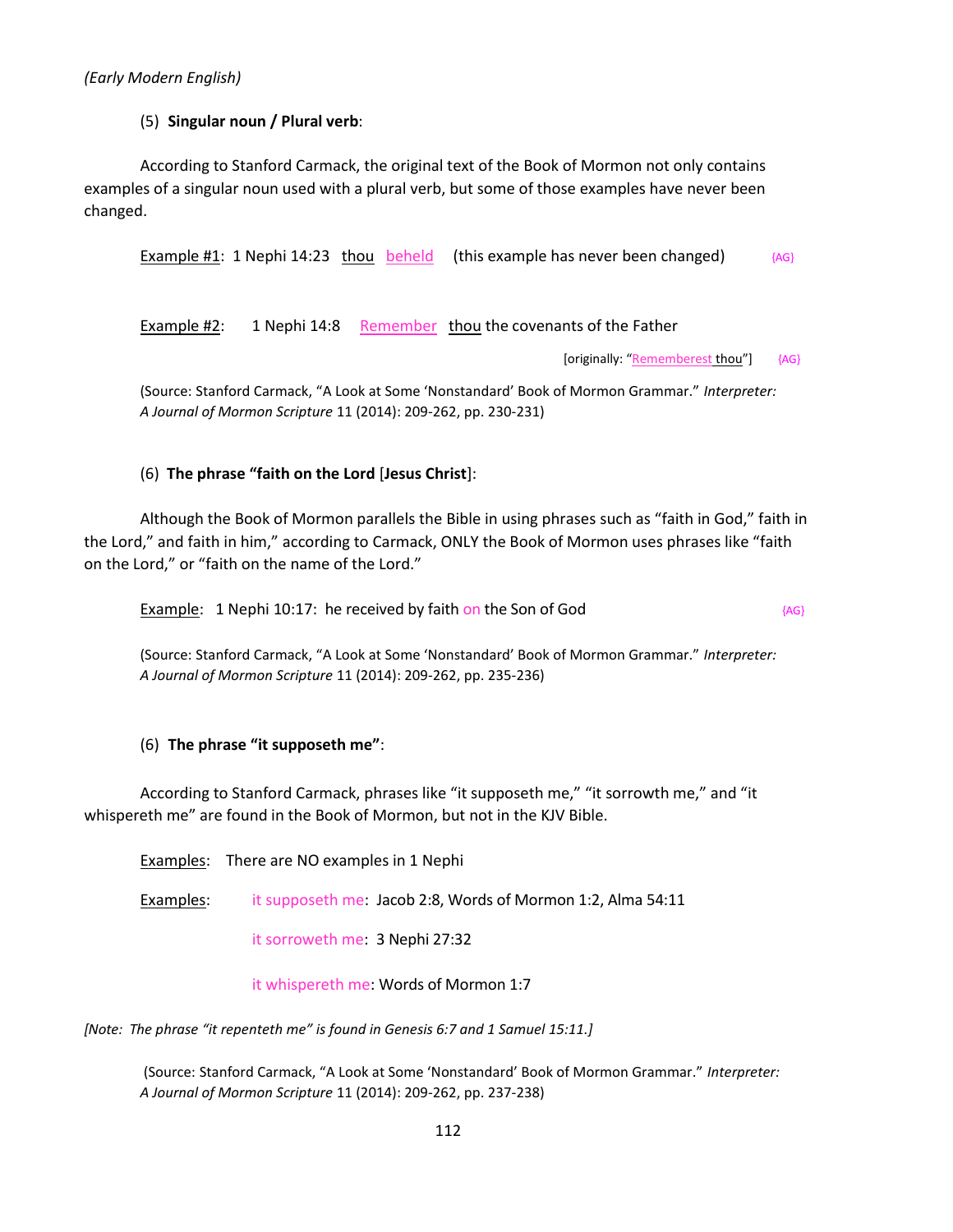## (8) **The past participle "arriven"**:

According to Stanford Carmack, the verb "arrive" or the past participle "arriven" is not used in the KJV, yet Acts 20:15 and Luke 8:26 contain the past tense arrived. The past participle "arriven" (Early Modern English) is used five times in the Earliest Text edition of the Book of Mormon:

Example: 1 Nephi 17:14:

#### After ye have  $\arriven / arrived$  to the promised land  $[P, 1830 / 1837]$  {AG}

(Source: Stanford Carmack, "A Look at Some 'Nonstandard' Book of Mormon Grammar." *Interpreter: A Journal of Mormon Scripture* 11 (2014): 209-262, p. 238)

Note: In the past-participle form of a verb, the verb form can usually be preceded by the word "had" or "have" ("he has come," "she has arrived," "they have "given"). However, according to Royal Skousen, the Original Manuscript contained many instances where the tense of the verb differs from what we might consider "standard English." Yet these forms were part of "the history of the English language, from Early Modern English to dialectal English today." Skousen lists thirty-six of these nonstandard forms and the number of times they appear in the Original Manuscript. Some examples of using the "simple past-tense" form instead of the standard form are as follows: [had] awoke (4 times) instead of [had] awakened; [had] became (5 times) instead of [had] become; [had] began (6); [had] came (13); [had] drew (1); [had] drank (2); [had] forgat (3); [had] gave (4); [had] went (1); [had] overcame (3); [had] smote (6); [had] spake (13); [had] wrote. Examples of other variances are: [had] arriven (5) instead of arrived, or [had] proved instead of [had] proven.

Skousen writes that "In virtually all instances, the nonstandard past-participial forms in the earliest Book of Mormon text have been grammatically emended."

(Royal Skousen with the collaboration of Stanford Carmack, *The History of the Text of the Book of Mormon: Grammatical Variation, Part One*. Provo, Utah: The Foundation for Ancient Research and Mormon Studies, Brigham Young University Studies, 2016, p. 592-593)

#### Examples:

| 1 Ne. | 5:1  | after we had came/come  |
|-------|------|-------------------------|
| 1 Ne. | 8:27 | those who had came/come |
| 1 Ne  | 18:7 | my father had begat     |

 $[O, P/ 1852]$ [ $changed$  in 1837]

(Source: *Book of Mormon Critical Text*, Vol. I. FARMS, 1986)

## (9) **The phrase "The more part of"**:

According to Stanford Carmack, while the KJV uses the phrase "the more part" twice (Acts 19:32, 27:12), the full phrase, "the more part of" does not appear in the KJV. Yet it does appear numerous times in the Book of Mormon: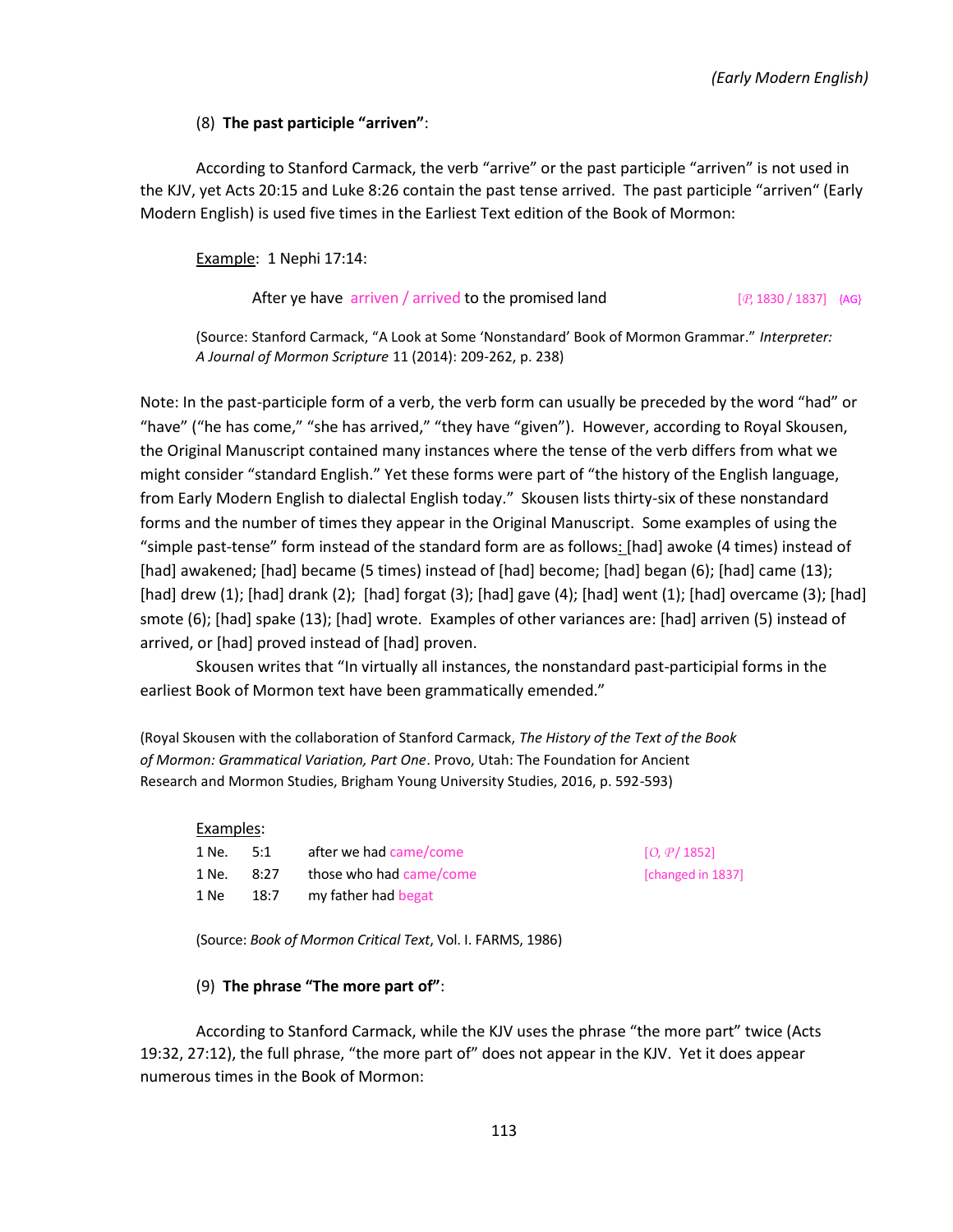Example: 1 Nephi 9:4

| Wherefore these plates are for the more part of the ministry |  |  |
|--------------------------------------------------------------|--|--|
| Example: 1 Nephi 22:4                                        |  |  |

| Yea the more part of all the tribes have been led away |  |
|--------------------------------------------------------|--|
|--------------------------------------------------------|--|

Apparently, the phrase was in use from about 1380 to about 1610.

(Source: Stanford Carmack, "A Look at Some 'Nonstandard' Book of Mormon Grammar." *Interpreter: A Journal of Mormon Scripture* 11 (2014): 209-262, pp. 240-241)

## (10) **The use of the phrase "beseech of you/thee"**:

In the KJV we find the following pattern: " I/we beseech you/thee . . . . . would / might"

In the Book of Mormon we find: I beseech **of** you / thee . . . should

Thus the "of" is left out in the KJV Bible, but the "of" is included in the Book of Mormon.

**Example:** There are NO examples in 1 Nephi

| Jacob 6:5  |
|------------|
| Alma 34:33 |
| Alma 36:33 |
| Moroni 7:9 |
|            |

(Source: Stanford Carmack, "A Look at Some 'Nonstandard' Book of Mormon Grammar." *Interpreter: A Journal of Mormon Scripture* 11 (2014): 209-262, p. 243)

#### (11 ) **The phrase "much + plurals"**:

According to Stanford Carmack, in the earliest text of the Book of Mormon we find the singular modifier "much" connected with a number of plurals, in much the same manner as in Early Modern English.

**Example: 1 Nephi 18:6: after we had prepared . . . much fruits Example: 1 Nephi 18:6:**  $[AG]$ 

*Note: In the KJV we find an example of this construction in Luke 12:19: "much goods."*

(Source: Stanford Carmack, "A Look at Some 'Nonstandard' Book of Mormon Grammar." *Interpreter: A Journal of Mormon Scripture* 11 (2014): 209-262, p. 253)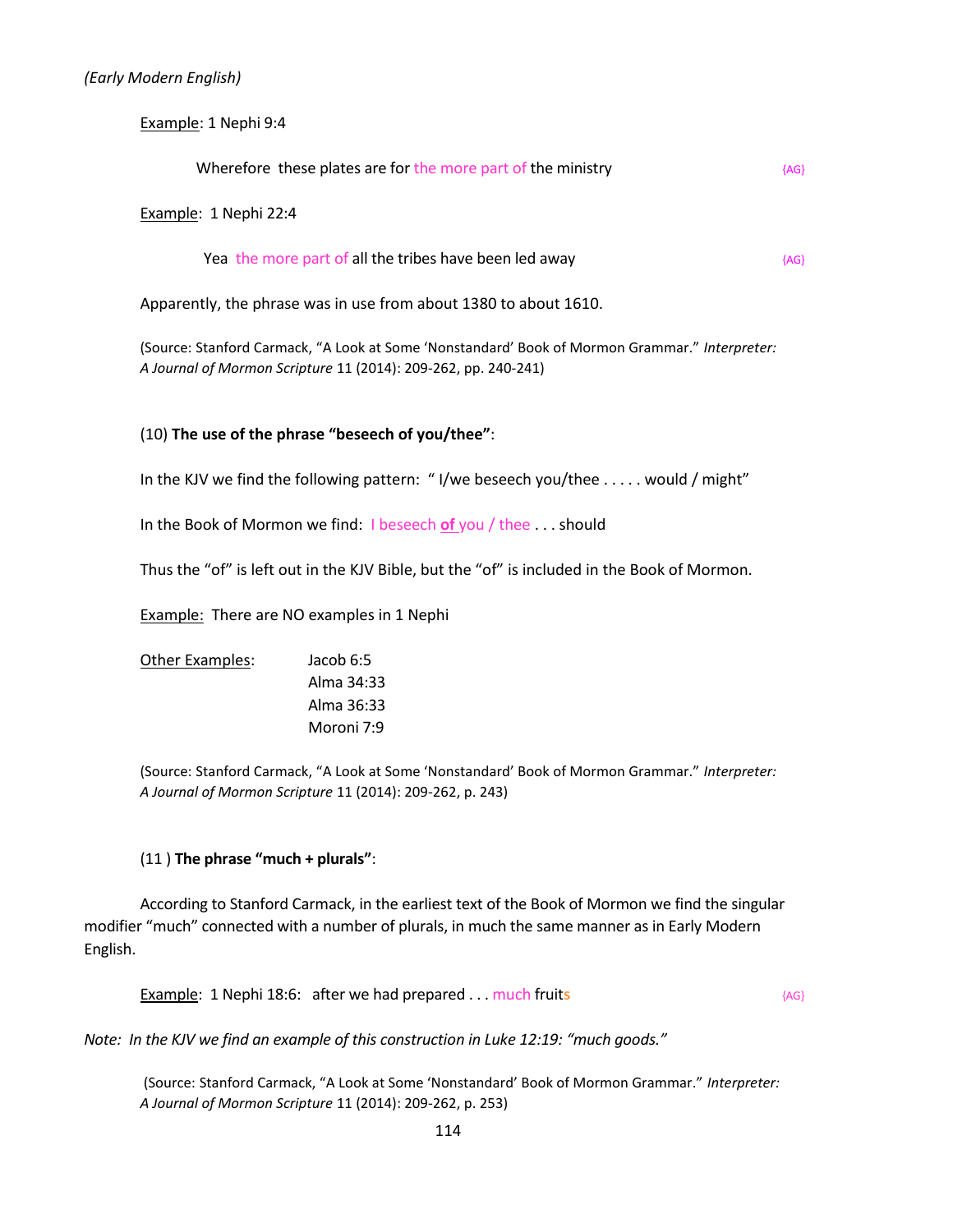# (12) **The use of the phrase "did go":**

According to Stanford Carmack, the grammatical form "did go" is very recognizable from the Book of Mormon. It is used in Early Modern English for emphasis and contrast. The phrase "did + infinitive appears more than 1,000 times in the Book of Mormon, and 54 times as "did go" or didst go." In comparison, the KJV never uses "did(st) . . . go", but rather "went" or "wentest" —more than 1400 times.

Example: 1 Nephi 16:30

I Nephi did go *forth up into the top of the mountain* {AG}

Other Examples: 1 Nephi 16:14 1 Nephi 18:1 1 Nephi 18:3 1 Nephi 18:6 1 Nephi 18:11

(Source: Stanford Carmack, "A Look at Some 'Nonstandard' Book of Mormon Grammar." *Interpreter: A Journal of Mormon Scripture* 11 (2014): 209-262, p. 255)

## (13) **Miscellaneous examples:**

Some of the other Early Modern English word uses in the Book of Mormon are as follows:

| Examples: | <b>Title Page</b> | Written by the way of commandment                                                                                       |
|-----------|-------------------|-------------------------------------------------------------------------------------------------------------------------|
|           | <b>Title Page</b> | to come forth in due time by the way of the Gentile                                                                     |
|           | 1 Nephi 3:2       | I have dreamed a dream in the which                                                                                     |
|           | 1 Nephi 5:5       | in the which things I do rejoice                                                                                        |
|           | 1 Nephi 13:42     | And the time cometh<br>[present tense to represent the future]                                                          |
|           | 1 Nephi 14:6      | For the time cometh                                                                                                     |
|           | 1 Nephi 14:17     | And when the day cometh                                                                                                 |
|           | 1 Nephi 22:7      | the time cometh                                                                                                         |
|           | 1 Nephi 22:15     | the day cometh                                                                                                          |
|           | 1 Nephi 2:24      | And if it so be that they [thy seed]                                                                                    |
|           | 1 Nephi 7:13      | And if it so be that we are faithful to Him                                                                             |
|           | 1 Nephi 22:17     | even if it so be as by Fire                                                                                             |
|           | 1 Nephi 13:30     | The Lord God will NOT suffer that the Gentiles will NOT utterly<br>destroy the mixture of thy seed<br>[double negative] |
|           |                   |                                                                                                                         |

*Note: Intriguingly, while the phrase "if it so be" is found 9 times in Volume 1 and 11 times in Volume 2 (the writings of Nephi), it is NOT found at all in Volumes 3, 4a, 4b, 4c, or 5 from the abridgment of Mormon.* 

(Source: "Use of Early Modern English" in the Editor's Preface, page xxxvii, *The Book of Mormon: The Earliest Text*, edited by Royal Skousen, 2009.)